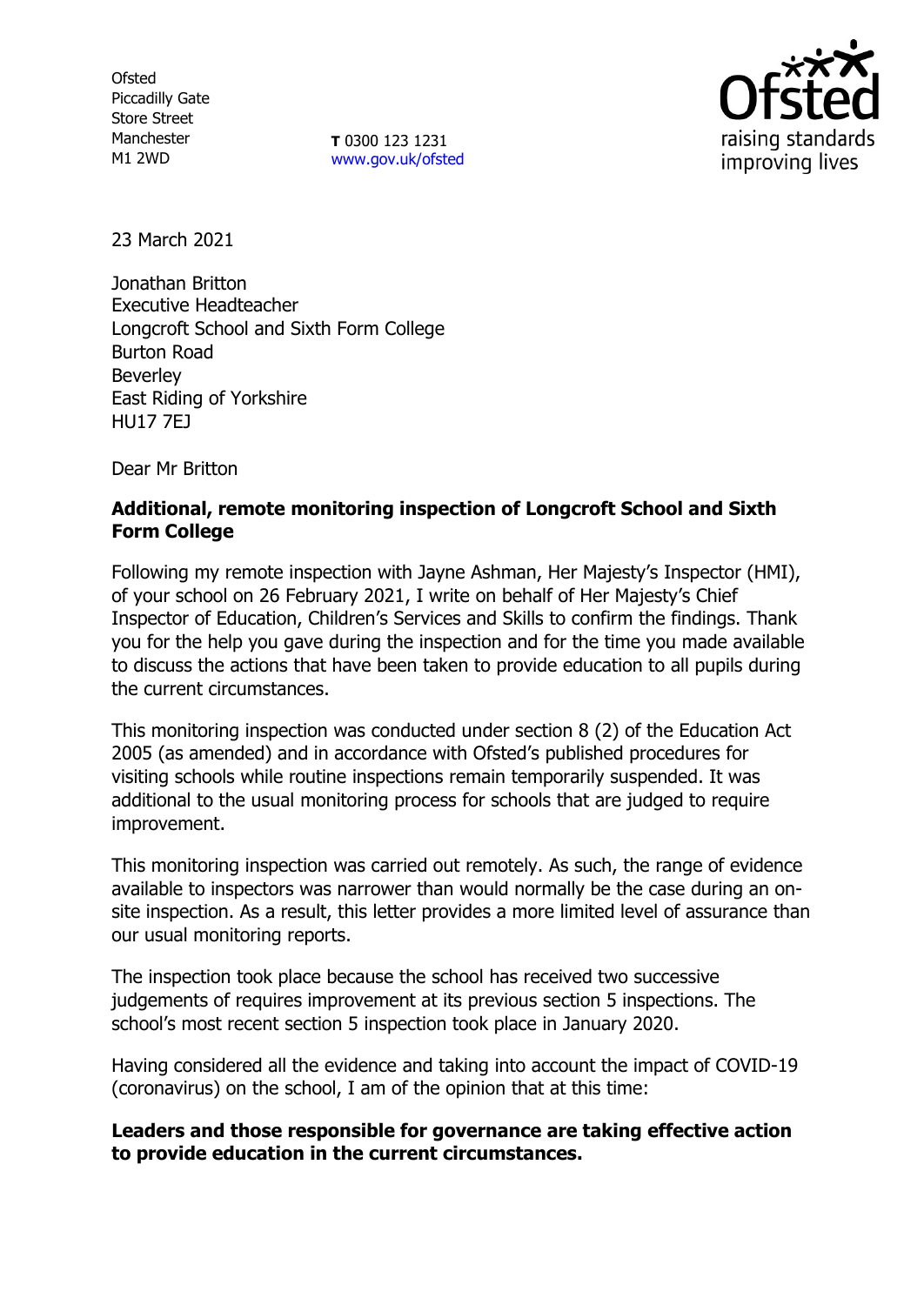

Leaders and those responsible for governance should take further action to:

- $\blacksquare$  improve the quality of curriculum planning and sequencing in key stage 3
- **E** ensure that the curriculum is adapted to support the learning of pupils with special educational needs and/or disabilities (SEND).

# **Context**

- Since the previous inspection, there have been several changes in senior leadership and governance. In September 2020, the school appointed two deputy headteachers. One has responsibility for curriculum and assessment and one for pupils' welfare. Three new governors have joined the governing body since the last inspection.
- In the autumn term 2020, approximately 75% of pupils experienced periods of remote education due to COVID-19.
- At the time of this inspection, around 90% of pupils were being educated at home. 50% of pupils who are vulnerable and 55% of pupils with an education, health and care plan were educated on site.
- A small number of staff were absent due to COVID-19 at the time of this inspection.

## **Main findings**

- Leaders and those responsible for governance have ensured that education has continued throughout the period when schools were only open to some pupils due to COVID-19 restrictions. You have planned carefully how to deliver education remotely. Leaders have provided some families with laptops, ensuring that all pupils at home have access to education remotely. Teachers give feedback to pupils that helps them make progress. As a result of these actions, pupils are engaging effectively with remote learning.
- You have recently changed the school's curriculum. You have allocated more time to key stage 3. This curriculum development is at an early stage. Curriculum planning is stronger in some subjects than others. Because of this, some subjects do not have the right coverage, content and sequence of learning.
- You are making frequent checks on pupils' safety and welfare. You make regular contact with vulnerable pupils who are not in school. Pupils with SEND and weaker readers receive extra support from teaching assistants. Teaching assistants are providing support for pupils in school and for those working from home. Teachers have received training to adapt lesson activities to help pupils with SEND understand their work. You have also increased the capacity